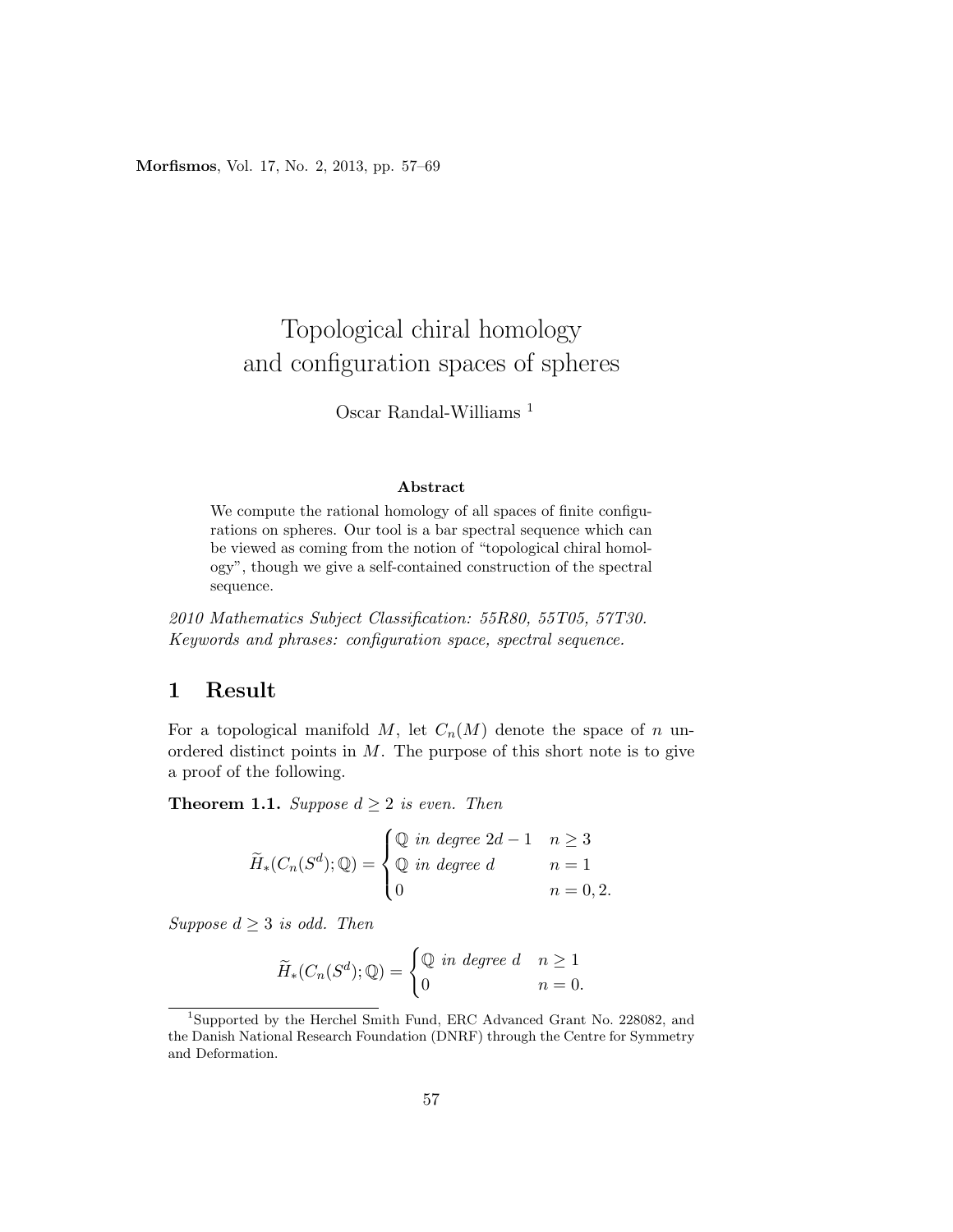This theorem is not new (for example, it may be quickly deduced from [7, Theorem 18]), but the method of proof we offer is different and, we feel, somewhat interesting.

## 2 A "multiplicative" decomposition of configuration spaces

Let  $C_n(M, X)$  denote the space of n unordered points in a topological manifold  $M$ , labeled by the space  $X$ , and let

$$
C(M, X) := \coprod_{n \geq 0} C_n(M, X).
$$

If the manifold M has dimension d, fix an embedding  $e : \mathbb{R}^d \hookrightarrow M$ and let  $S(t) \subset M$  denote the image under e of the sphere of radius t centred at the origin of  $\mathbb{R}^d$ . Define  $B_n$  to be

$$
\{(t_0, \ldots, t_n; c) \in \mathbb{R}^{n+1}_{>0} \times C(M, X) \, | \, t_0 < \cdots < t_n, \, c \cap S(t_i) = \emptyset \, \forall i \}.
$$

Let  $d_i: B_n \to B_{n-1}$  be the map that forgets  $t_i$ , and  $\epsilon: B_0 \to C(M, X)$ be the map that forgets  $t_0$ ; with this structure  $B_{\bullet}$  is a semi-simplicial topological space, augmented over  $C(M, X)$ .

**Proposition 2.1.** The map  $|\epsilon| : |B_{\bullet}| \to C(M, X)$  is a weak homotopy equivalence.

*Proof.* The augmented semi-simplicial space  $\epsilon : B_{\bullet} \to C(M, X)$  is a "topological flag complex" in the sense of [3, Definition 6.1]. Furthermore, it satisfies the conditions of [3, Theorem 6.2]: conditions i) and ii) are clear, and for condition iii) we observe that for any configuration c, and any finite collection of elements of the set

$$
\{t \in \mathbb{R}_{>0} \mid c \cap S(t) = \emptyset\},\
$$

which is the set of vertices over the configuration  $c$ , there exists another element of that set which is larger than them all, as the set is infinite (because the configuration c is finite). Theorem 6.2 of  $[3]$  then implies that the augmentation map induces a weak homotopy equivalence on geometric realisation.  $\Box$ 

The space  $C((0,1) \times S^{d-1}, X)$  is an H-space via stacking cylinders end-to-end. If we write  $\mathring{M}$  for  $M \setminus e(\overline{D}_1)$  then the spaces  $C(\mathring{M}, X)$ and  $C(\mathbb{R}^d, X)$  are right and left H-modules over  $C((0,1) \times S^{d-1}, X)$ respectively. Thus, fixing a field  $\mathbb{F}$ ,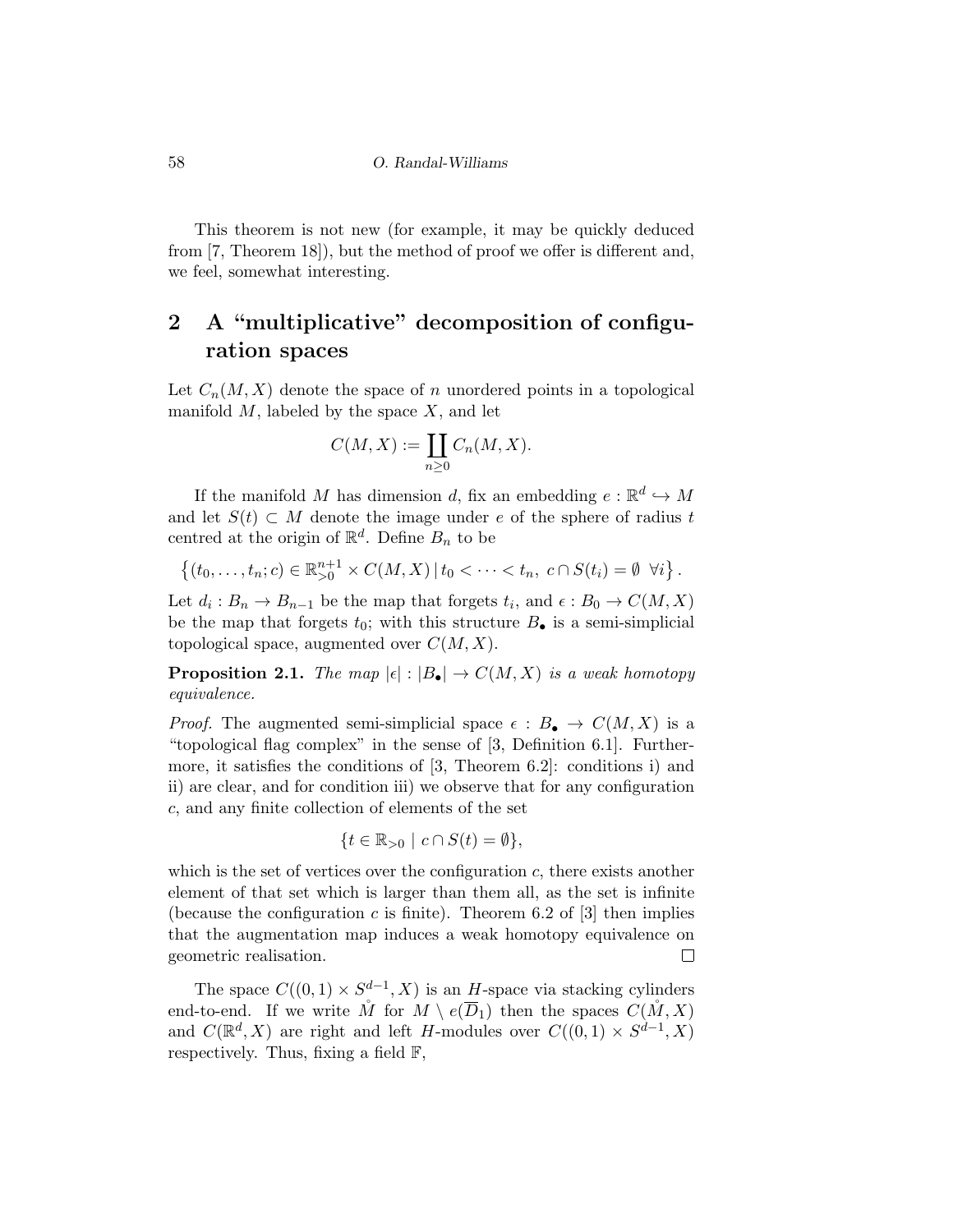- (i)  $A := H_*(C((0,1) \times S^{d-1}, X); \mathbb{F})$  is a ring,
- (ii)  $H_*(C(\mathring{M},X);\mathbb{F})$  is a right A-module,
- (iii)  $D := H_*(C(\mathbb{R}^d, X); \mathbb{F})$  is a left A-module.

Proposition 2.2. There is a spectral sequence

$$
(2.1) \tE_{s,*}^2 := \operatorname{Tor}_A^s(H_*(C(\mathring{M}, X); \mathbb{F}), D) \Longrightarrow H_*(C(M, X); \mathbb{F}).
$$

*Proof.* Let us write  $D_t \subset \mathbb{R}^d$  for the open ball of radius t, and  $\overline{D}_t$  for its closure. There is a map

$$
\varphi: B_n \longrightarrow C(\mathring{M}, X) \times (C((0, 1) \times S^{d-1}, X))^n \times C(\mathbb{R}^d, X)
$$

given by the canonical identifications of

- (i)  $M \setminus e(\overline{D}_{t_n})$  with  $\mathring{M}$ ,
- (ii)  $D_{t_{i+1}} \setminus \overline{D}_{t_i}$  with  $(0,1) \times S^{d-1}$ ,

(iii) 
$$
D_{t_0}
$$
 with  $\mathbb{R}^d$ .

The product of  $\varphi$  with the map to  $\mathbb{R}^{n+1}_{>0}$  given by  $(t_0,\ldots,t_n;c) \mapsto$  $(t_0, t_1 - t_0, t_2 - t_1, \ldots, t_n - t_{n-1})$  is a homeomorphism, and so  $\varphi$  is a homotopy equivalence. Furthermore, it is clear that  $\varphi$  gives an identification of semi-simplicial objects in the homotopy category of spaces, where

$$
C(\mathring{M}, X) \times (C((0, 1) \times S^{d-1}, X))^{\bullet} \times C(\mathbb{R}^d, X)
$$

is such a semi-simplicial object via the  $H$ -space and  $H$ -module structure maps (and the simplicial identities hold by the homotopy associativity of these maps).

If we filter  $|B_{\bullet}|$  by skeleta  $|B_{\bullet}|^{(k)}$ , then we have identifications

$$
|B_{\bullet}|^{(k)}/|B_{\bullet}|^{(k-1)} \cong \Delta^k \times B_k / \partial \Delta^k \times B_k \cong S^k \wedge (B_k)_+.
$$

The spectral sequence for this filtration has

$$
E_{s,t}^1 = H_{s+t}(|B_\bullet|^{(s)}, |B_\bullet|^{(s-1)}; \mathbb{F}) \cong H_t(B_s; \mathbb{F})
$$

and, following [9, §5], we see that under this identification the differential  $d^1: E^1_{s,t} \to E^1_{s-1,t}$  is given by  $\sum_{i=0}^s (-1)^i (d_i)_*,$  the alternating sum of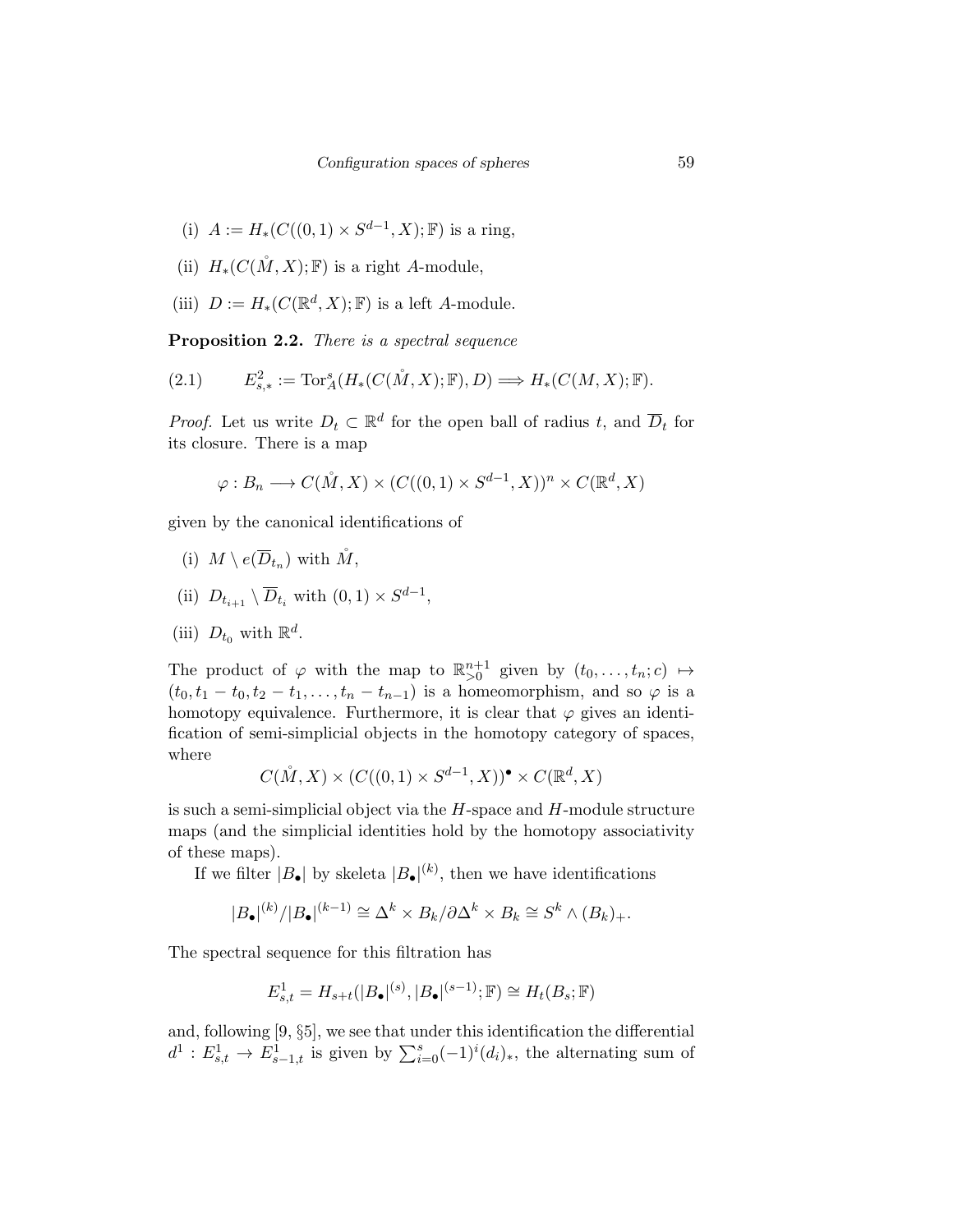the maps induced on homology by the face maps. By the identification  $\varphi$  and the Künneth theorem we have

$$
H_*(B_s; \mathbb{F}) \cong H_*(C(\mathring{M}, X); \mathbb{F}) \otimes H_*(C((0, 1) \times S^{d-1}, X); \mathbb{F})^{\otimes s}
$$
  

$$
\otimes H_*(C(\mathbb{R}^d, X); \mathbb{F})
$$
  

$$
\cong H_*(C(\mathring{M}, X); \mathbb{F}) \otimes A^{\otimes s} \otimes D
$$

and by inspection of the differential  $d^1$ , the chain complex  $(E^1_{*,*}, d^1)$ agrees with the bar complex  $B(H_*(C(M, X); \mathbb{F}), A, D)$ . Thus the  $E^2$ page has the description claimed.  $\Box$ 

Everything in sight has an extra grading: for any manifold  $N$ , there is a canonical decomposition  $H_*(C(N,X)) = \bigoplus_{n \geq 0} H_*(C_n(N,X)).$  We call this the multiplicity grading, and write the grading of an element as  $(h, m)$  where h is the homological grading and m is the multiplicity grading.

Remark 2.3. The notion of topological chiral homology, c.f. [4, §5.3.2], [1], [8], roughly speaking associates to a framed  $E_n$ -algebra A (in topological spaces) and an *n*-manifold N a space  $\int_N A$ . The association  $N \mapsto \int_N A$  is covariant, and sends disjoint union to cartesian product. In particular, for an *n*-manifold N with boundary the space  $\int_{[0,1]\times\partial N} A$ is an  $A_{\infty}$ -algebra, as for each configuration of m little 1-cubes there is an embedding  $\coprod^m[0,1] \times \partial N \to [0,1] \times \partial N$  to which  $\int_A A$  can be applied.

It can be shown that  $\int_N A$  is a  $\int_{[0,1]\times\partial N} A$ -module (right or left, as  $\int_{[0,1]\times\partial N} A$  has a canonical antiinvolution). Furthermore, if  $\partial N = \partial N'$ then there is a natural equivalence

$$
\left(\int_{N} A\right) \otimes_{\int_{[0,1] \times \partial N} A}^{\mathbb{L}} \left(\int_{N'} A\right) \longrightarrow \int_{N \cup_{\partial N} N'} A,
$$

from the (derived) tensor product of these two  $A_{\infty}$ -modules. This gives a bar spectral sequence

$$
\operatorname{Tor}^s_{H_*(\int_{[0,1]\times \partial N} A)}\left(H_*\left(\int _{N} A\right), H_*\left(\int _{N'} A\right)\right) \Longrightarrow H_*\left(\int _{N\cup_{\partial N} N'} A\right).
$$

If we take  $A = C(\mathbb{R}^d, X)$  to be the free  $E_d$ -algebra on a space X, then the topological chiral homology  $\int_N A$  may be shown to be homotopy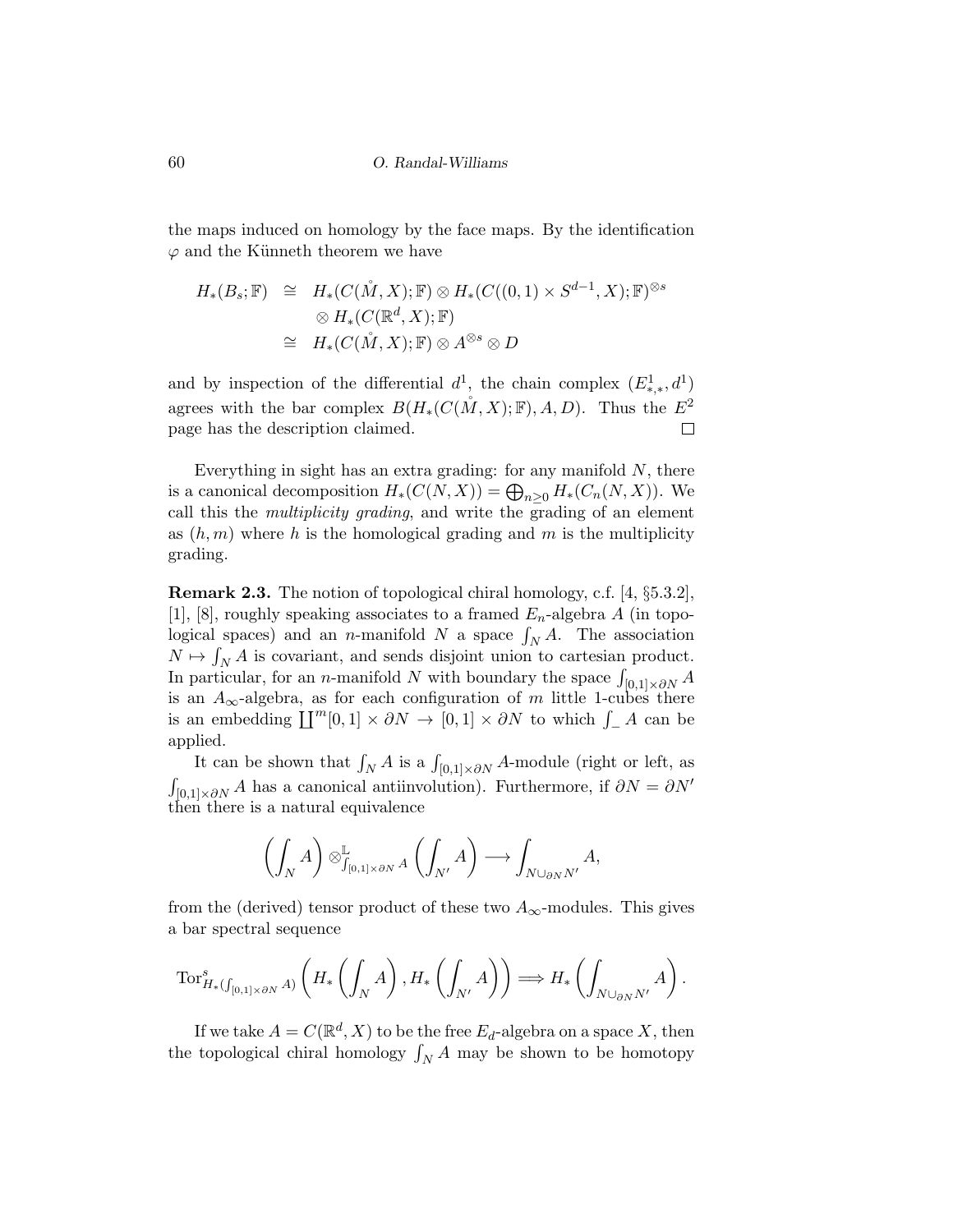equivalent to  $C(N, X)$ , so taking  $N = M \setminus int(D<sup>d</sup>)$  and  $N' = D<sup>d</sup>$  we obtain a spectral sequence

$$
\text{Tor}^s_{H_*(C([0,1]\times \partial S^{d-1},X))}\Big(H_*(C(\mathring M,X)),H_*(C(\mathbb R^d,X))\Big)\Rightarrow H_*(C(M,X))
$$

which agrees with ours.

## 3 The structure of  $A$  and  $D$  in characteristic zero

Let  $X = *$  and  $\mathbb{F} = \mathbb{Q}$ . In this section we wish to give a generators and relations description of the ring A and the left A-module D, and construct an explicit resolution (which will have length 1) of  $D$  as an A-module.

For a smooth manifold with boundary  $M$ , a choice of boundary component  $\mathcal E$  gives a *stabilisation map* 

$$
s_{\mathcal{E}}: C_n(M) \longrightarrow C_{n+1}(M).
$$

Let  $\tau M^+$  denote the fibrewise one-point compactification of the tangent bundle of M, and  $\Gamma_n(M)$  denote the space of sections of this bundle which are compactly supported in the interior of  $M$ , and which have degree *n*. There is an "electric charge", or "scanning", map

$$
\mathcal{S}: C_n(M) \longrightarrow \Gamma_n(M),
$$

cf. [5]. We shall need the following result. We state it for integral homology, though we only need it for rational homology.

**Proposition 3.1.** The map  $S$  induces an injection on integral homology, and an isomorphism on integral homology in degrees  $2 \times \leq n$ .

*Proof.* This is obtained by combining the main results of [5] and [6].  $\Box$ 

**Remark 3.2.** In the following, for a set S we write  $\mathbb{Q}[S]$  for the free commutative Q-algebra on the set S,  $\mathbb{Q}\langle S\rangle$  for the free noncommutative Q-algebra on the set S, and  $\mathbb{Q}{S}$  for the free Q-vector space on the set S.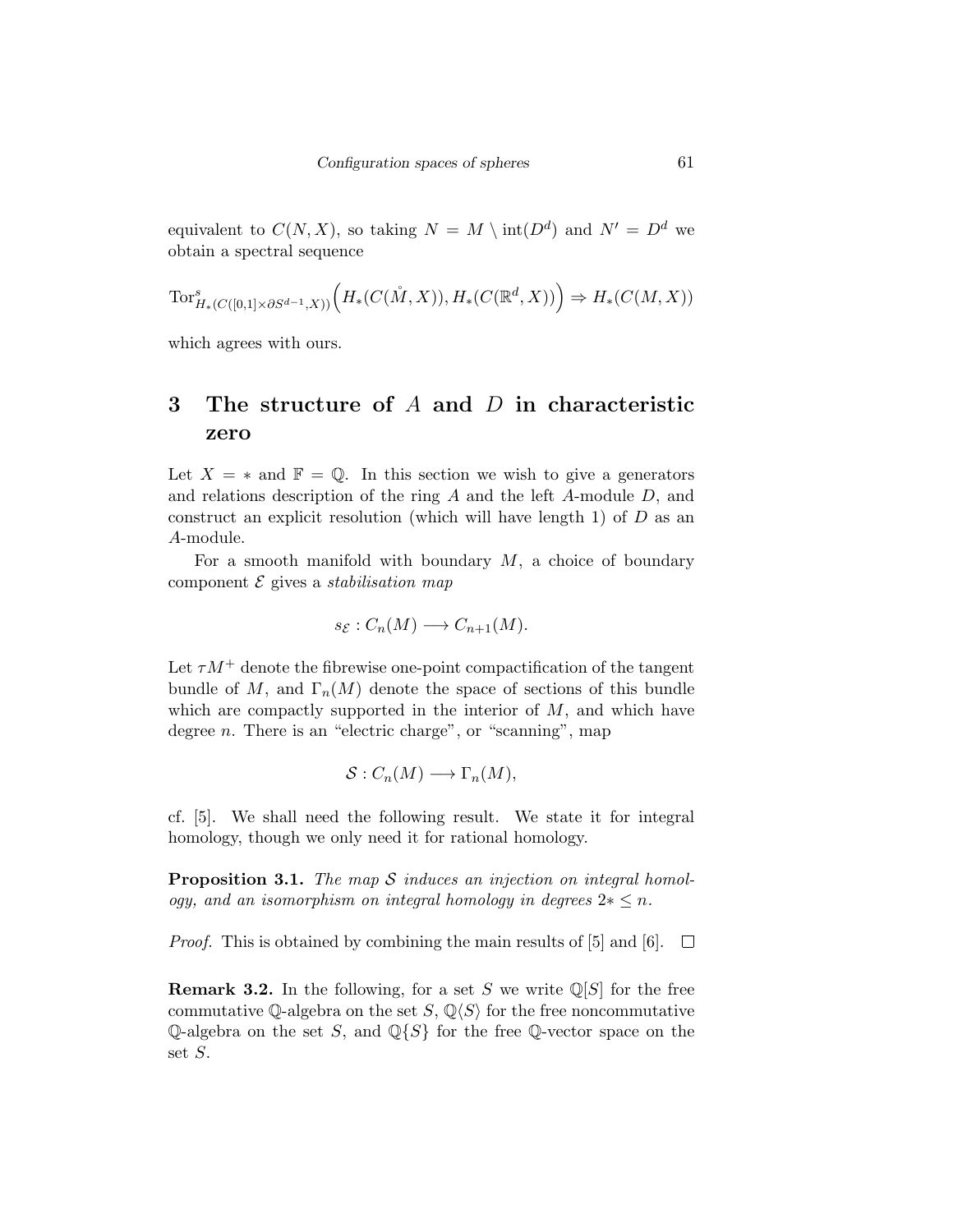## 3.1 The disc:  $C(\mathbb{R}^d)$

We write  $[n] \in H_0(C_n(\mathbb{R}^d); \mathbb{Q})$  for the class of any configuration of n points; these satisfy  $s_{\mathcal{E}_{*}}([n]) = [n+1]$ , and  $[n]$  has bidegree  $(0, n)$ . We also write  $\tau \in H_{d-1}(C_2(\mathbb{R}^d); \mathbb{Q})$  for the image of the fundamental class under the map

$$
(3.1) \t S^{d-1} \longrightarrow C_2(\mathbb{R}^d)
$$

which sends x to the configuration  $\{0, x\}$ , which has bidegree  $(d-1, 2)$ .

**Proposition 3.3.** The class  $\tau^2 \in H_{2(d-1)}(C_4(\mathbb{R}^d);\mathbb{Q})$  is zero,  $\tau$  and [1] commute, and the induced map

$$
\phi : \begin{cases} \mathbb{Q}[[1]] & d \text{ odd} \\ \mathbb{Q}[[1], \tau]/(\tau^2) & d \text{ even} \end{cases} \longrightarrow H_*(C(\mathbb{R}^d)) = D
$$

is an isomorphism.

Proof. The scanning map in this case is

$$
\mathcal{S}: C_n(\mathbb{R}^d) \longrightarrow \Omega_n^d S^d.
$$

By a theorem of Serre,  $\Omega_n^d S^d$  has trivial rational homotopy groups if d is odd, so also has trivial rational homology, and has a single nontrivial rational homotopy group  $\pi_{d-1}(\Omega_n^d S^d) \otimes \mathbb{Q} \cong \mathbb{Q}$  if d is even. It is a simple calculation that in this case it also has a single nontrivial rational homology group in degree  $(d-1)$ , and we claim that as long as  $n \geq 2$ the class  $S_*(\tau \cdot [n-2])$  is a generator. By the homotopy commutativity of the diagram

$$
C_2(\mathbb{R}^d) \xrightarrow{S} \Omega_2^d S^d
$$

$$
\downarrow^{s_{\mathcal{E}}^{cn-2}} \simeq \downarrow^{-\cdot \mathcal{S}([n-2])}
$$

$$
C_n(\mathbb{R}^d) \xrightarrow{S} \Omega_n^d S^d,
$$

and the injectivity of  $\mathcal{S}_{*}$ , it suffices to prove that  $\tau \in H_{d-1}(C_2(\mathbb{R}^d);\mathbb{Q})$ is nontrivial. But  $C_2(\mathbb{R}^d)$  is homeomorphic to  $\mathbb{RP}^{d-1}$ , an orientable manifold, and the map (3.1) has degree  $\pm 2$ , so  $\tau$  is nothing but ( $\pm$ ) twice the fundamental class of  $\mathbb{RP}^{d-1}$ , hence nontrivial. (For d odd,  $H_{d-1}(\mathbb{R} \mathbb{P}^{d-1}; \mathbb{Q}) = 0$  so the class  $\tau$  is zero.)

It is clear that  $\tau$  and [1] commute, by geometric considerations (the multiplication on  $C(\mathbb{R}^d)$  extends to an  $E_d$ -algebra structure). The class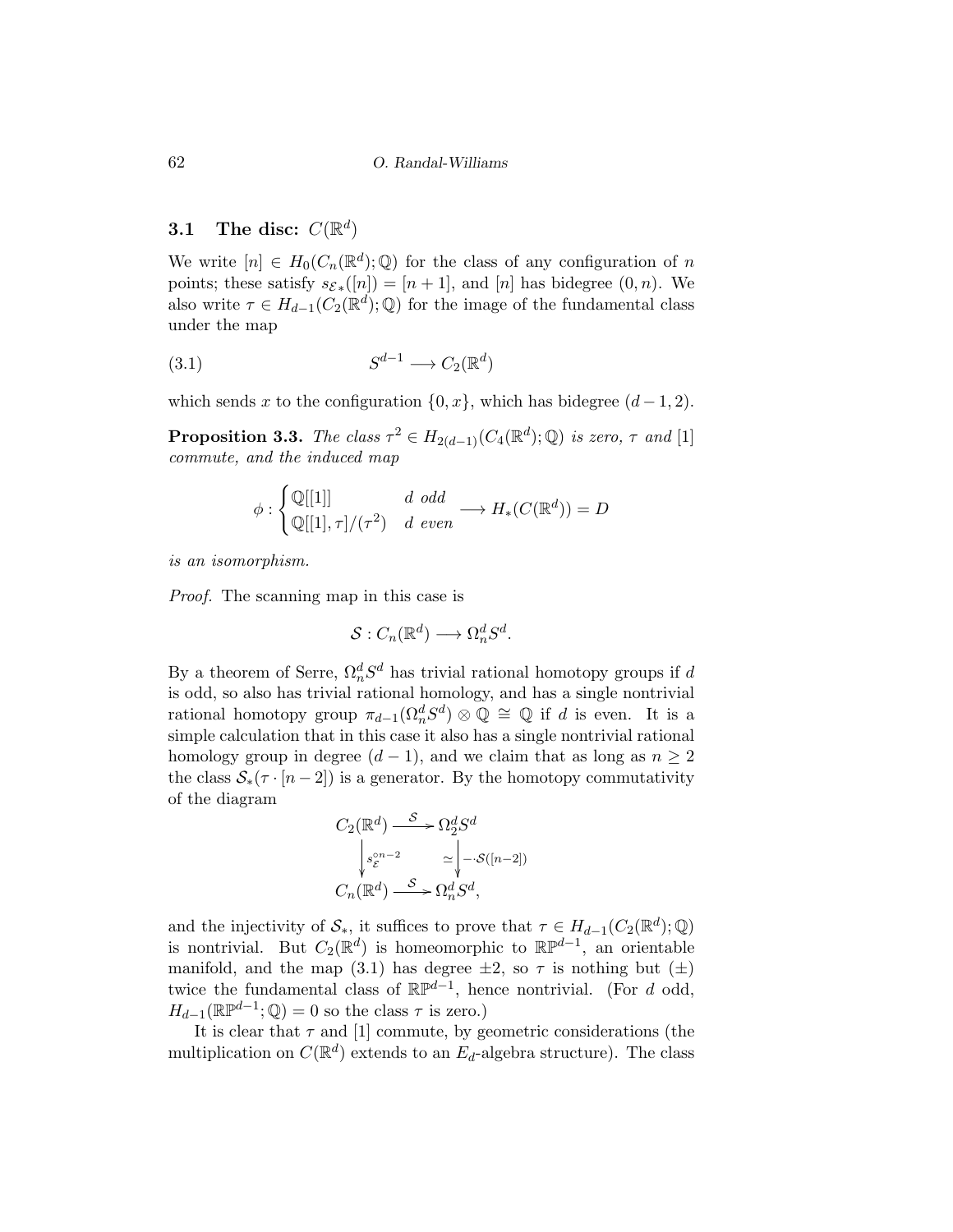$\mathcal{S}_{*}(\tau^2)$  lies in a group which is zero (as  $\Omega_4^d S^d$  has trivial rational homology in degree  $2(d-1)$ , by the above discussion), and  $S_*$  is injective so  $\tau^2 = 0$  and we obtain an induced map  $\phi$  as in the statement of the proposition.

This map is clearly an isomorphism in multiplicity grading 0 or 1, and it remains to show that  $\phi_n : \mathbb{Q}\{[n], \tau \cdot [n-2]\} \to H_*(C_n(\mathbb{R}^d); \mathbb{Q})$  is an isomorphism for  $n \geq 2$ . But  $S_* \circ \phi_n$  is an isomorphism, and  $S_*$  is injective, so  $\phi_n$  is an isomorphism too, as required.  $\Box$ 

It is convenient to note, as we did in the proof, that the class  $\tau$  is defined for all  $d$ , but is zero if  $d$  is odd.

#### **3.2** The cylinder:  $C((0,1) \times S^{d-1})$

We perform an analysis similar to the above. There is a map

$$
(3.2) \t S^{d-1} \longrightarrow C_1((0,1) \times S^{d-1})
$$

sending x to the one-point configuration  $(\frac{1}{2}, x)$ , and we let

$$
\Delta \in H_{d-1}(C_1((0,1) \times S^{d-1}); \mathbb{Q})
$$

be the image of the fundamental class, so deg( $\Delta$ ) = (d − 1, 1). By identifying  $\mathbb{R}^d$  with  $(0,1) \times D^{d-1}_-$ , the lower half of the cylinder, we obtain an inclusion

$$
C(\mathbb{R}^d) \longrightarrow C((0,1) \times S^{d-1})
$$

and we write  $[n]$  and  $\tau$  for the images of the elements defined in the previous section.

**Proposition 3.4.** In the ring  $A = H_*(C((0,1) \times S^{d-1}); \mathbb{Q})$  the relations

$$
\tau \text{ is central} \qquad [1] \cdot \Delta = \Delta \cdot [1] - \tau
$$

hold. The induced map

$$
\phi : \begin{cases} \mathbb{Q}[[1], \Delta] & d \text{ odd} \\ \mathbb{Q}\langle [1], \tau, \Delta \rangle / (\tau^2, [[1], \Delta] = -\tau, \tau \text{ central}) & d \text{ even} \end{cases} \longrightarrow A
$$

is an isomorphism.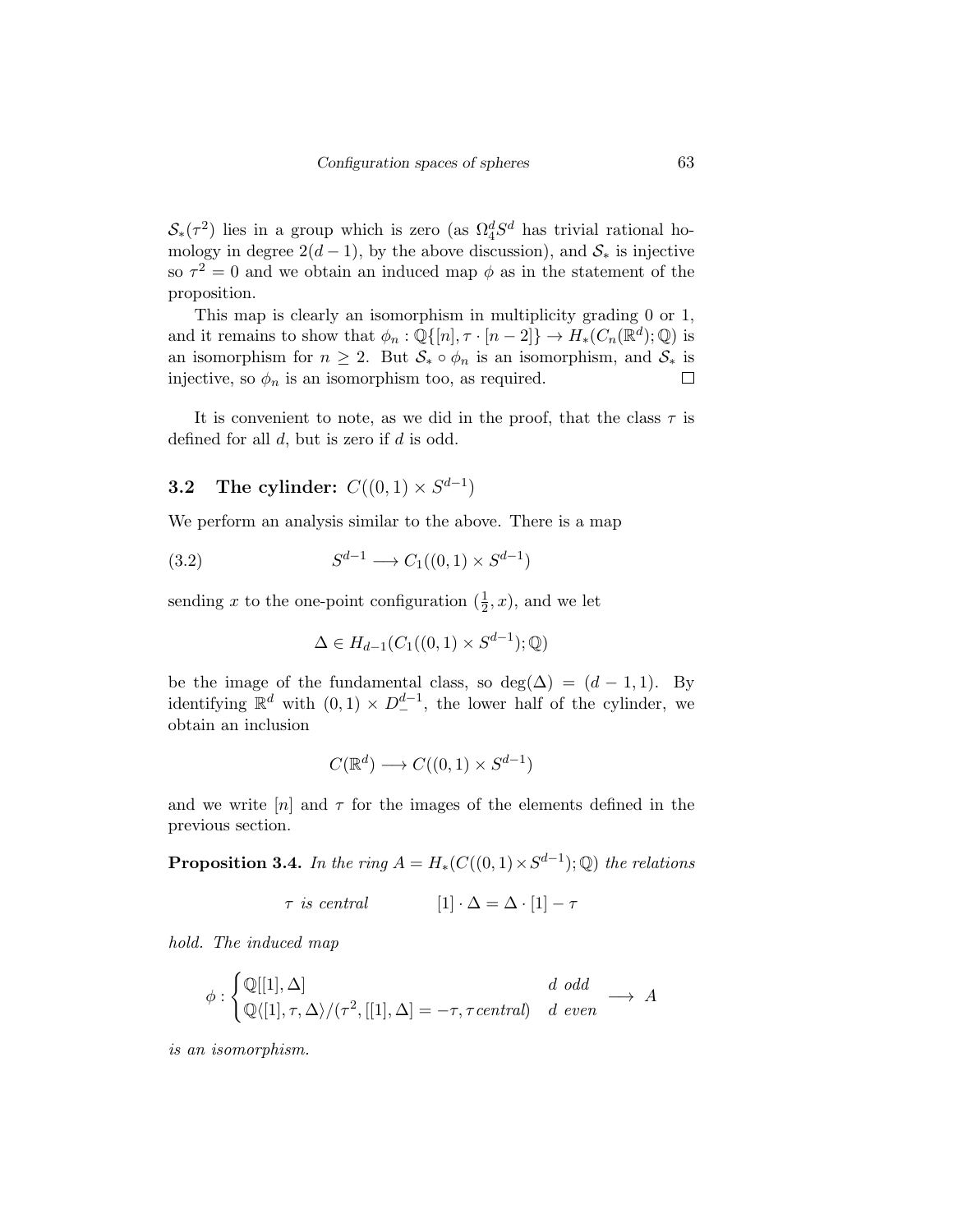

*Proof.* First consider the proposed relation  $[1] \cdot \Delta = \Delta \cdot [1] - \tau$  in  $H_{d-1}(C_2((0,1) \times S^{d-1});\mathbb{Q})$ . This follows from the homology between the cycles  $\Delta \cdot [1] - [1] \cdot \Delta$  and  $\tau$ , which may be seen in the diagram above of cycles in the configuration space of two points on the cylinder. The fact that  $\tau$  is central follows from similar geometric considerations (clearly  $\tau$  and [1] commute, then one sees from a similar figure that  $[\Delta, \tau]$  is homologous to a cycle which is supported in a disc, but by the previous section  $H_{2(d-1)}(C_3(\mathbb{R}^d); \mathbb{Q}) = 0$  so there are no nontrivial homology classes of this dimension supported in a disc).

The target of the scanning map in this case is  $\text{map}_n^{\partial}([0,1] \times S^{d-1}, S^d)$ , the space of continuous maps  $f : [0,1] \times S^{d-1} \to S^d$  which send  $\{0,1\} \times$  $S^{d-1}$  to the basepoint  $* \in S^d$ , and which have degree *n* in the sense that the induced map

$$
f_*: H_d([0,1] \times S^{d-1}, \{0,1\} \times S^{d-1}; \mathbb{Z}) \longrightarrow H_d(S^d, *, \mathbb{Z})
$$

sends the relative fundamental class to n times the fundamental class. The collection of all these mapping spaces fit into a fibration sequence

(3.3) 
$$
\Omega^d S^d \longrightarrow \text{map}^{\partial}([0,1] \times S^{d-1}, S^d) \stackrel{p}{\longrightarrow} \Omega S^d,
$$

where p restricts a map to the interval  $[0, 1] \times \{*\}$ . By taking the adjoint in the middle mapping space, we can express it as  $\Omega$ map $(S^{d-1}, S^d)$ . This exhibits the fibration sequence (3.3) as obtained from looping the evaluation fibration

$$
\Omega^{d-1}S^d \longrightarrow \text{map}(S^{d-1}, S^d) \longrightarrow S^d
$$

so it is a principal fibration. Moreover, the evaluation fibration has a section, given by the inclusion of the constant maps, so after looping it splits as a product: thus  $(3.3)$  is a trivial fibration.

Let us compute the rational homology of the H-space map<sup>∂</sup>([0, 1]  $\times$  $S^{d-1}, S^d$ ) with its Pontrjagin ring structure. Suppose first that d is odd. Then  $\Omega_n^d S^d$  has trivial rational homology, and  $\Omega S^d = \Omega \Sigma (S^{d-1})$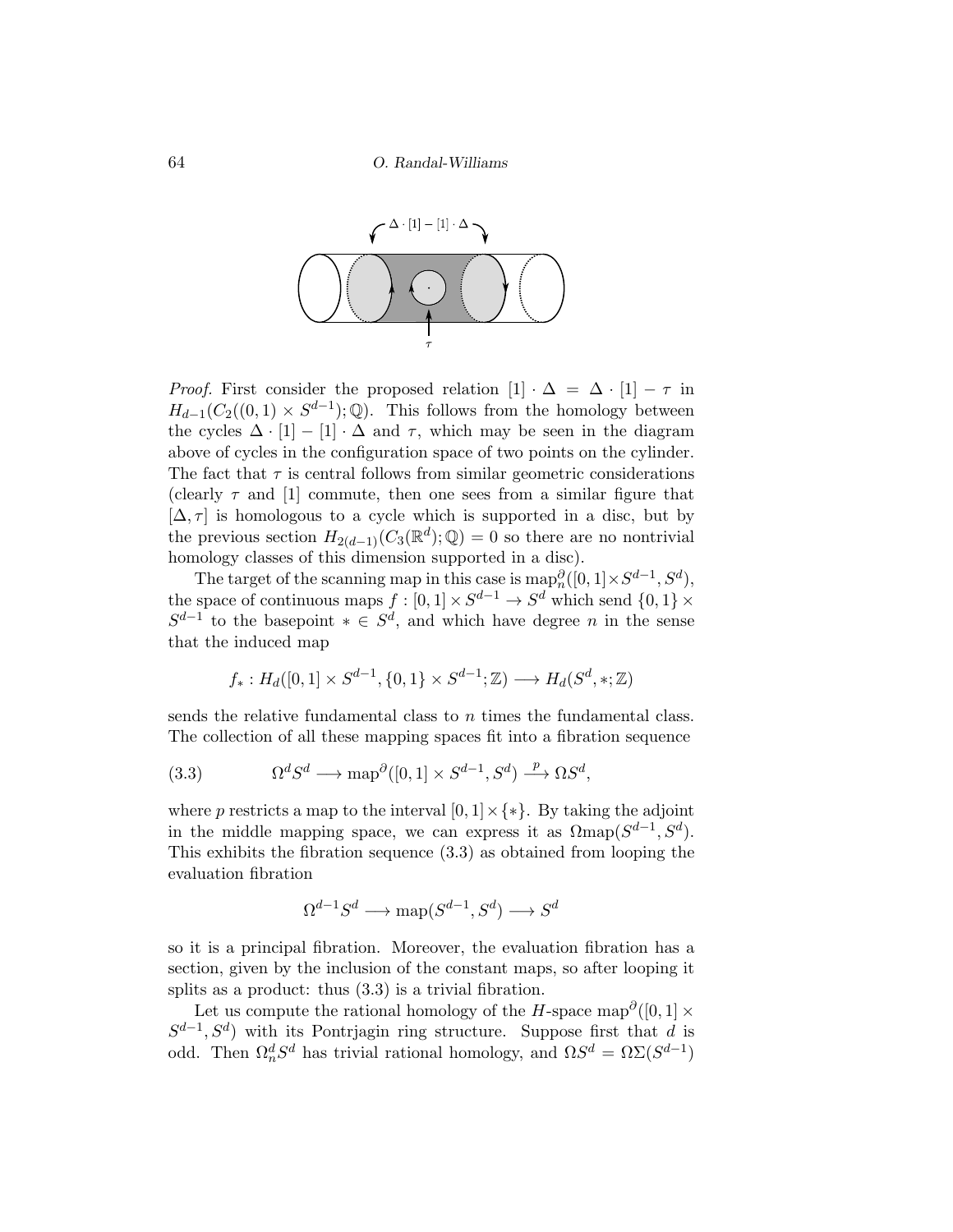so by the Bott–Samelson theorem has rational Pontrjagin ring the free (non-commutative) algebra on  $\widetilde{H}_*(S^{d-1};\mathbb{Q})$ , i.e.  $\mathbb{Q}[u]$  where the class u is obtained from the map  $S^{d-1} \to \Omega S^d$  adjoint to the identity map. As  $p_*(\mathcal{S}_*(\Delta)) = u$  and p and S are H-space maps, it follows that

$$
\mathbb{Q}[[1]^{\pm 1}, \mathcal{S}_*(\Delta)] \longrightarrow H_*(\text{map}^{\partial}([0,1] \times S^{d-1}, S^d); \mathbb{Q})
$$

is an isomorphism of rings.

Suppose now that d is even. We again have that  $H_*(\Omega S^d; \mathbb{Q}) \cong$  $\mathbb{Q}[u]$  as a ring. We have the path components  $[n] \in H_0(\text{map}^{\partial}([0,1] \times$  $S^{d-1}, S^d$ ;  $\mathbb Q$ ) for  $n \in \mathbb Z$  as well as the classes  $\mathcal{S}_*(\Delta)$  and  $\mathcal{S}_*(\tau)$ , which we will simply call  $\Delta$  and  $\tau$  again to save space, and we obtain an induced map

$$
\frac{\mathbb{Q}\langle [1]^{\pm 1}, \Delta, \tau\rangle}{(\tau^2, [[1], \Delta] = -\tau, \tau \text{ central})} \longrightarrow H_*(\text{map}^{\partial}([0, 1] \times S^{d-1}, S^d); \mathbb{Q}).
$$

It follows from the fact that  $p_*(S_*(\Delta)) = u$  and that (3.3) is a fibration sequence of H-spaces which is trivial as a fibration of spaces (so the homology Serre spectral sequence is one of rings, in fact even of Hopf algebras c.f. [2, §5]) that this map is surjective, but by the splitting of (3.3) and counting dimensions it follows that in fact it is an isomorphism.

From these two calculations it follows that the induced map  $\phi$  in the statement of the proposition is injective. To see that it is an isomorphism, note that the cokernel vanishes after stabilisation by  $[n]$  (as  $\phi$  induces an isomorphism after inverting [1]), so it is enough to show that if x, of bidegree  $(k(d-1), m)$ , is such that

(3.4) 
$$
x \cdot [n] = A \cdot \Delta^k \cdot [n+m-k] + B \cdot \Delta^{k-1} \cdot \tau \cdot [n+m-k-1]
$$

for  $n \gg 0$ , then if  $m - k < 0$  then A and B are zero, and if  $m - k = 0$ then  $B$  is zero. We prove this by induction on the multiplicity grading of x: if  $m = 0$  then the class x is in the homology of  $C_0((0,1) \times S^{d-1}) = *$ , and the claim follows.

For the induction step, we use a map

$$
t_*: H_*(C_n((0,1) \times S^{d-1}); \mathbb{Q}) \longrightarrow H_*(C_{n-1}((0,1) \times S^{d-1}); \mathbb{Q})
$$

constructed as follows. Let  $\pi: C_{n,1}((0,1) \times S^{d-1}) \to C_n((0,1) \times S^{d-1})$ denote the *n*-fold covering space whose total space consists of a configuration of n points in  $(0,1) \times S^{d-1}$  with one distinguished point, and  $\pi$  forgets which point is distinguished. There is a map  $f: C_{n,1}((0,1) \times$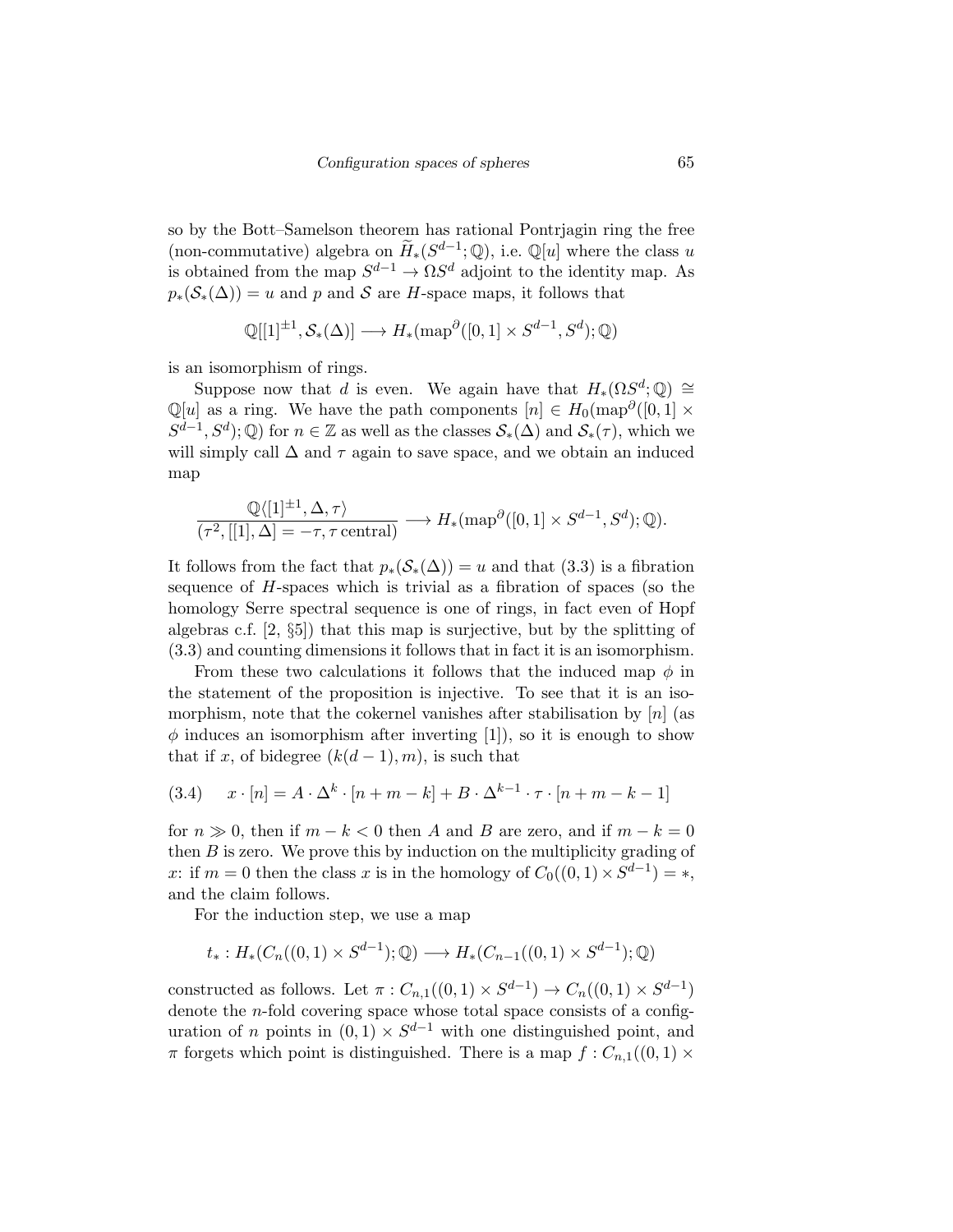$S^{d-1}$   $\rightarrow$   $C_{n-1}((0,1) \times S^{d-1})$  which removes the distinguished point, and we let  $t_*$  be the composition of the transfer map for the finite covering  $\pi$  followed by  $f_*$ . The construction of  $t_*$  shows that it is a derivation for the  $H$ -space multiplication, and it is easy to compute that

$$
t_*(\Delta) = 0
$$
  $t_*(\tau) = 0$   $t_*([1]) = [0].$ 

If  $m - k < 0$  then applying  $t_*$  to  $(3.4)$  n times annihilates  $\Delta^k \cdot [n +$  $m - k$  and  $\Delta^{k-1} \cdot \tau \cdot [n + m - k - 1]$ , and we obtain

$$
n! \cdot x + y \cdot [1] = 0
$$

for y some expression in iterated applications of  $t_*$  to x. The class y is of bidegree  $(k(d-1), m-1)$  and satisfies the analogue of (3.4), so by induction both  $A$  and  $B$  are zero, which finishes the proof in this case.

If  $m - k = 0$  then applying  $t_*$  to (3.4) *n* times gives

$$
n! \cdot x + y \cdot [1] = A \cdot n! \cdot \Delta^k
$$

and substituting back into (3.4) gives  $y \cdot [n+1] = -n! \cdot B \cdot \Delta^{k-1} \cdot \tau \cdot [n-1]$ . But y has bidegree  $(k(d-1), m-1)$  so by induction  $B = 0$ , which finishes the proof in this case.  $\Box$ 

#### 3.3  $D$  as an A-module (d even)

The left A-module structure on D is given by

$$
[k] \bullet (\tau^{\epsilon} \cdot [n]) = \tau^{\epsilon} \cdot [n+k] \qquad \tau \bullet (\tau^{\epsilon} \cdot [n]) = \tau^{\epsilon+1} \cdot [n]
$$

and

$$
\Delta \bullet (\tau^{\epsilon} \cdot [n]) = n \cdot \tau^{\epsilon+1} \cdot [n-1].
$$

The first two are clear and the last follows from  $\Delta \bullet [0] = 0$  (as  $C_1(\mathbb{R}^d)$ is contractible, so has trivial homology in degree  $(d-1)$ ),  $\Delta \bullet \tau = 0$  (as  $C_3(\mathbb{R}^d)$  has trivial homology in dimension  $2(d-1)$ , and the commutation relation  $[\Delta, [1]] = \tau$ . One verifies that

$$
0 \longrightarrow \Sigma^{d-1,1} A \xrightarrow{\cdot \Delta} A \overset{[0] \rightarrow [0]}{\longrightarrow} D \longrightarrow 0
$$

is an exact sequence of left A-modules.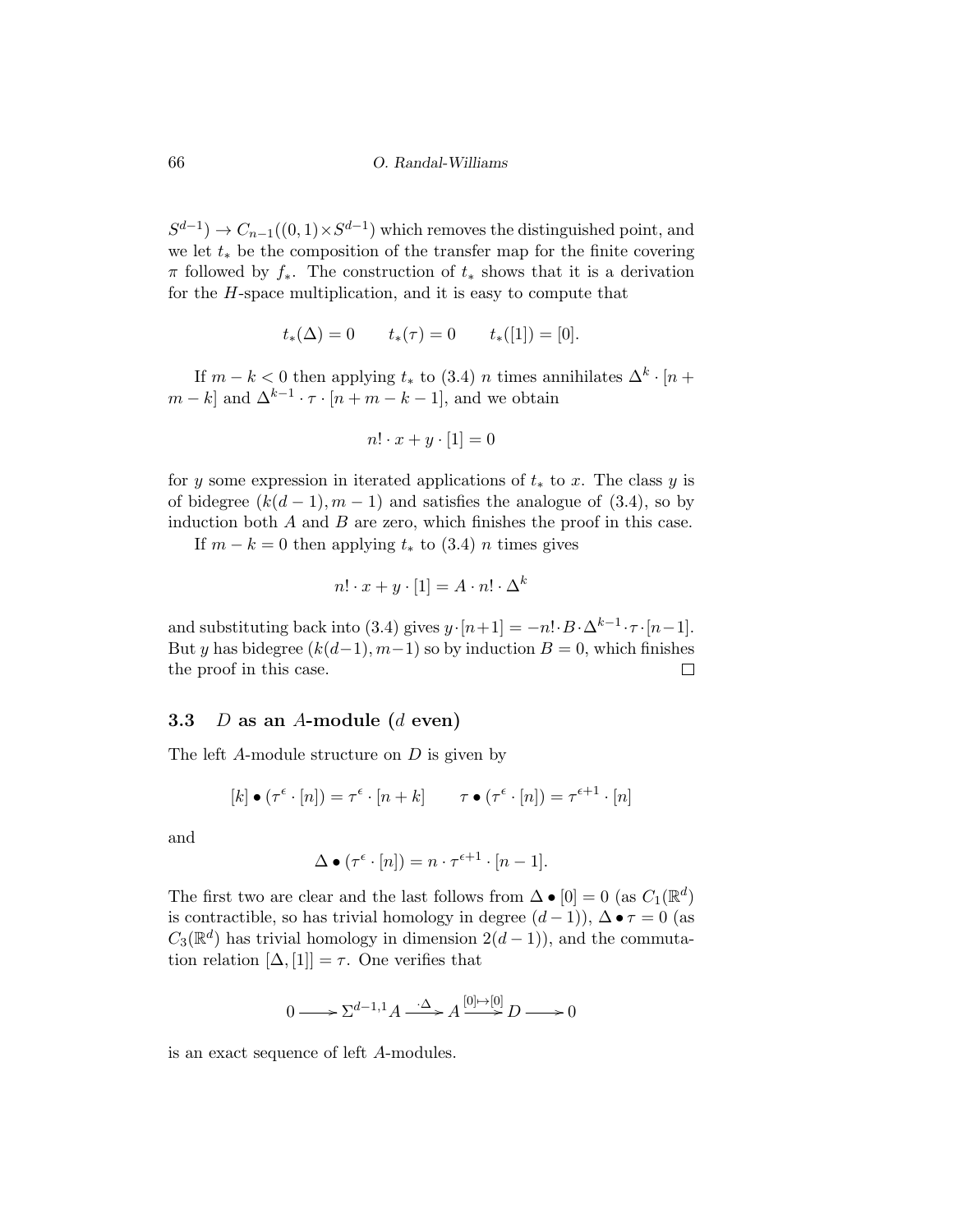#### 3.4  $D$  as an A-module  $(d \text{ odd})$

The left A-module structure on D is given by  $[k] \bullet [n] = [n+k]$  and  $\Delta \bullet [n] = 0$ . One verifies that

$$
0 \longrightarrow \sum^{d-1,1} A \xrightarrow{\cdot \Delta} A \xrightarrow{[0] \mapsto [0]} D \longrightarrow 0
$$

is an exact sequence of left A-modules.

## 4 Configuration spaces of spheres

We apply the spectral sequence (2.1) to  $M = S^d$ , for d even. In this case  $\mathring{M} = D^d$  so  $H_*(C(\mathring{M}); \mathbb{Q}) = D$ , but it has a right A-module structure. This is induced from the left A-module structure by the antiinvolution of A, which in turn is induced by reflecting the first coordinate of the cylinder around  $\frac{1}{2}$ . It is easy to see that this antiinvolution  $\overline{\phantom{a}}: A \to A$ is given on generators by

$$
\overline{[n]} = [n] \qquad \overline{\tau} = -\tau \qquad \overline{\Delta} = \Delta.
$$

Concretely, the right module structure is given by

$$
(-)\bullet (\Delta^i\cdot \tau^\epsilon\cdot [n]):=([n]\cdot (-\tau)^\epsilon\cdot \Delta^i)\bullet (-).
$$

We have shown that  $D$  has a length 1 resolution by free  $A$ -modules, so the complex  $\Sigma^{d-1,1}D \stackrel{-\bullet\Delta}{\longrightarrow} D$  computes the  $E^2$  page of the spectral sequence. This map is given explicitly by

$$
(\tau^{\epsilon} \cdot [n]) \mapsto (\tau^{\epsilon} \cdot [n]) \bullet \Delta = \Delta \bullet (\tau^{\epsilon} \cdot [n]) = n \cdot \tau^{\epsilon+1} \cdot [n-1],
$$

so is as shown in Figure 1. By inspection there can be no further differentials in the spectral sequence, and we immediately see the correct rational homology for  $C_0(S^d) = *$ ,  $C_1(S^d) = S^d$ , and  $C_2(S^d) \simeq \mathbb{R}P^d$ , and also deduce that for all  $n \geq 3$ ,  $C_n(S^d)$  has the rational homology of  $S^{2d-1}$ . The analysis for d odd is the same, but a little easier as the element  $\tau$  does not appear.

#### 5 Final remarks

The reader will realise that the multiplicative decomposition technique described in Section 2 admits many variations. Let us describe one,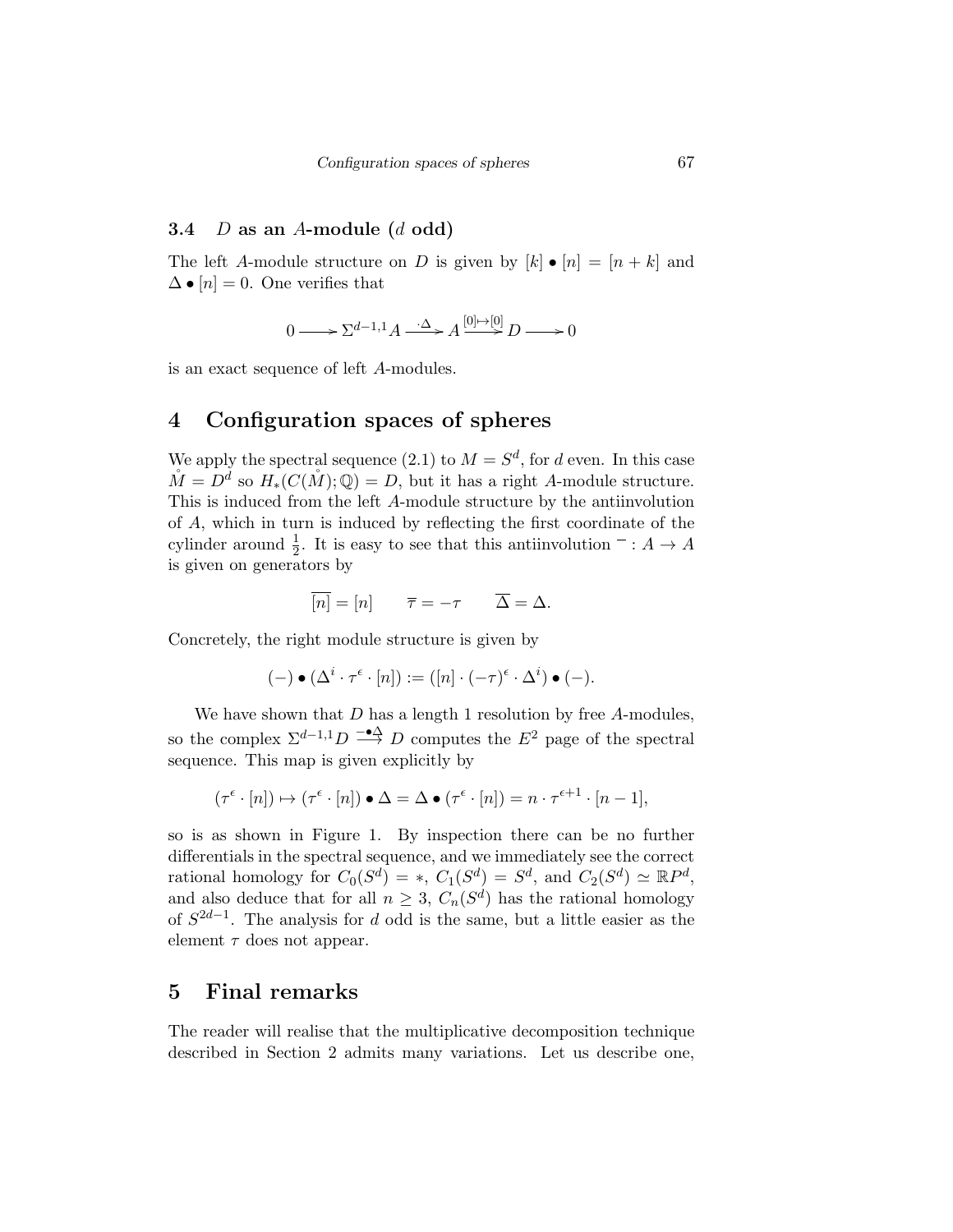

Figure 1:  $E^1$  page of the spectral sequence for d even, with multiplicity grading along the horizontal axis, and Tor grading along the vertical axis. The homological grading is not shown.

which leads to what appears to be a difficult calculation in homological algebra. For the manifold  $M = S^1 \times S^{d-1}$  we may let  $B_n$  be

$$
\left\{ (p_0, \ldots, p_n; c) \in (S^1)^{n+1} \times C(M) \middle| \quad p_i \text{ distinct, cyclically ordered,} \atop c \cap \{p_i\} \times S^{d-1} = \emptyset \right\}
$$

and as in Section 2 we may show that the augmentation  $|B_{\bullet}| \to C(M)$ is a homotopy equivalence. Following the proof of Proposition 2.2, we find that the  $E^1$  page of the resulting spectral sequence is now the *cyclic* bar complex for the algebra  $A = H_*(C((0,1) \times S^{d-1}); \mathbb{F})$ , so we have a spectral sequence

$$
E_{s,*}^2 = HH_s(A,A) \Longrightarrow H_*(C(S^1 \times S^{d-1});\mathbb{F}).
$$

starting with the Hochschild homology of the algebra A with coefficients in itself. For  $\mathbb{F} = \mathbb{Q}$ , one ought to be able to use the calculation in Section 3.2 of the algebra A to study this spectral sequence, but the homological algebra seems to be a lot harder.

> Oscar Randal-Williams Centre for Mathematical Sciences, Wilberforce Road, Cambridge CB3 0WB, UK, o.randal-williams@dpmms.cam.ac.uk

### References

[1] Andrade R., From manifolds to invariants of  $E_n$ -algebras, arXiv:-1210.7909 [math.AT],(30 Oct 2012).